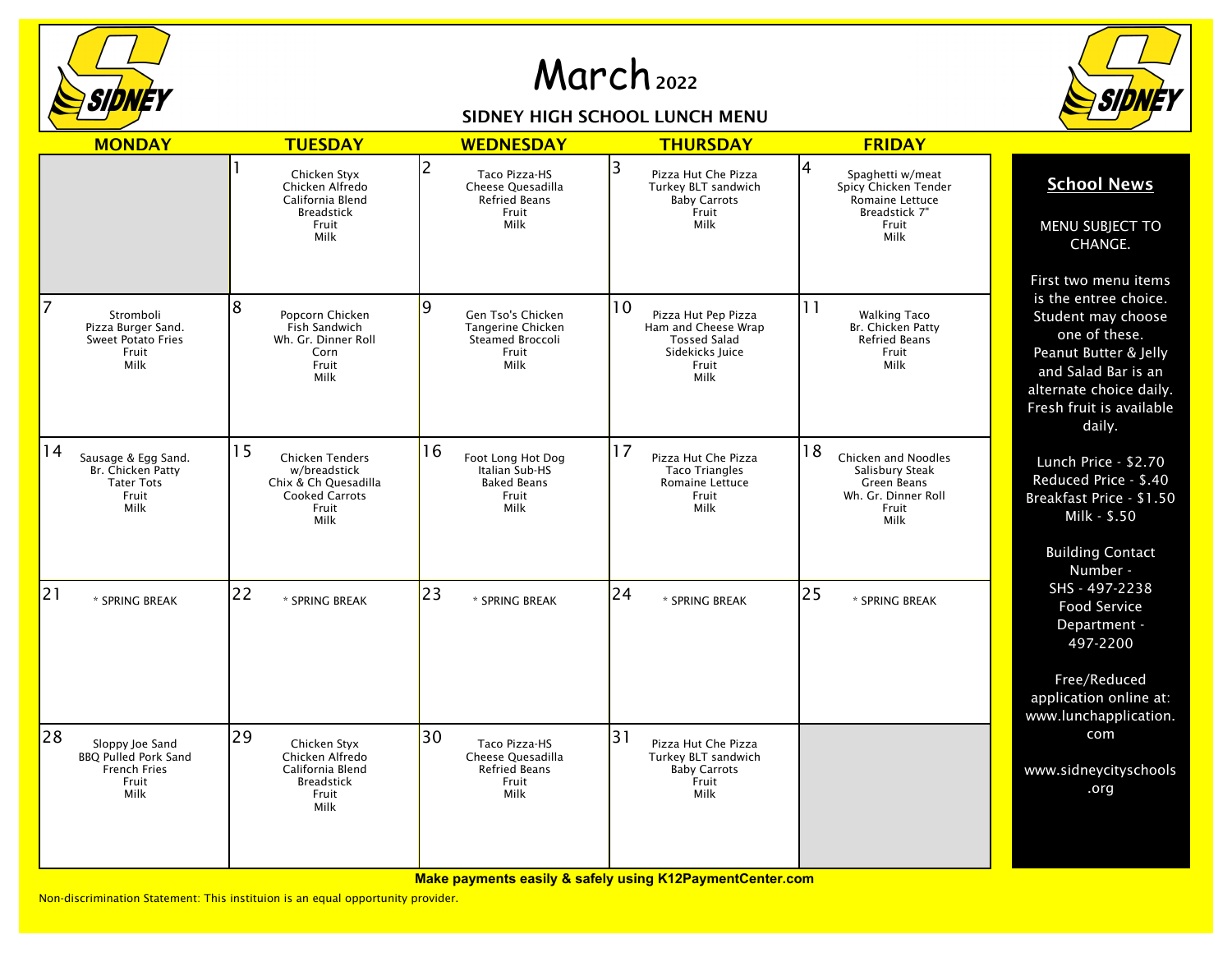| <b>Serving Date</b> | Recipe                               | Allergens                   |
|---------------------|--------------------------------------|-----------------------------|
| 03/01/2022          | R-0255 - Milk                        | Milk                        |
|                     | R-0357 - Breadstick                  | Wheat                       |
|                     | R-0371 - Chicken Alfredo             | Milk, Wheat, Soybeans       |
|                     | R-0390 - Chicken Fingers (Fryz)      | Wheat, Soybeans             |
|                     | R-0471 - Uncrustable PB & J (HS)     | Peanuts, Wheat              |
|                     | R-0693 - Salad bar/choice            | Milk, Eggs, Wheat, Soybeans |
|                     | R-0698 - Taco Bar Salad              | Milk, Wheat, Soybeans       |
| 03/02/2022          | R-0255 - Milk                        | Milk                        |
|                     | R-0471 - Uncrustable PB & J (HS)     | Peanuts, Wheat              |
|                     | R-0678 - Cheese Quesadilla           | Milk, Wheat, Soybeans       |
|                     | R-0693 - Salad bar/choice            | Milk, Eggs, Wheat, Soybeans |
|                     | R-0864 - Taco Pizza-HS               | Milk, Wheat, Soybeans       |
| 03/03/2022          | R-0255 - Milk                        | Milk                        |
|                     | R-0471 - Uncrustable PB & J (HS)     | Peanuts, Wheat              |
|                     | R-0657 - Pizza Hut Cheese Pizza      | Milk, Wheat                 |
|                     | R-0693 - Salad bar/choice            | Milk, Eggs, Wheat, Soybeans |
|                     | R-0863 - Turkey Bacon Lettuce Tomato | Wheat, Soybeans (soy)       |
| 03/04/2022          | R-0255 - Milk                        | Milk                        |
|                     | R-0261 - Spaghetti with Meat Sauce   | Wheat                       |
|                     | R-0279 - Spicy Chicken Tenders       | Wheat, Soybeans             |
|                     | R-0317 - Breadstick 7"               | Milk, Wheat                 |
|                     | R-0469 - Romaine Lettuce (HS)        | Milk, Eggs                  |
|                     | R-0471 - Uncrustable PB & J (HS)     | Peanuts, Wheat              |
|                     | R-0693 - Salad bar/choice            | Milk, Eggs, Wheat, Soybeans |
|                     | R-0716 - Sub bar                     | Eggs                        |
| 03/07/2022          | R-0255 - Milk                        | Milk                        |
|                     | R-0402 - Pizza Burger Sand.          | Wheat, Soybeans             |
|                     | R-0471 - Uncrustable PB & J (HS)     | Peanuts, Wheat              |
|                     | R-0483 - Sw. Pot Fries-HS            | Soybeans                    |
|                     | R-0693 - Salad bar/choice            | Milk, Eggs, Wheat, Soybeans |
|                     | R-0812 - Stromboli                   | Milk, Wheat, Soybeans       |
| 03/08/2022          | R-0217 - Popcorn Chicken             | Wheat, Soybeans             |
|                     | R-0255 - Milk                        | Milk                        |
|                     | R-0276 - Fish                        | Fish, Wheat                 |
|                     | R-0297 - Wh. Gr. Dinner Roll         | Wheat                       |
|                     | R-0471 - Uncrustable PB & J (HS)     | Peanuts, Wheat              |
|                     | R-0693 - Salad bar/choice            | Milk, Eggs, Wheat, Soybeans |
|                     | R-0698 - Taco Bar Salad              | Milk, Wheat, Soybeans       |
|                     |                                      |                             |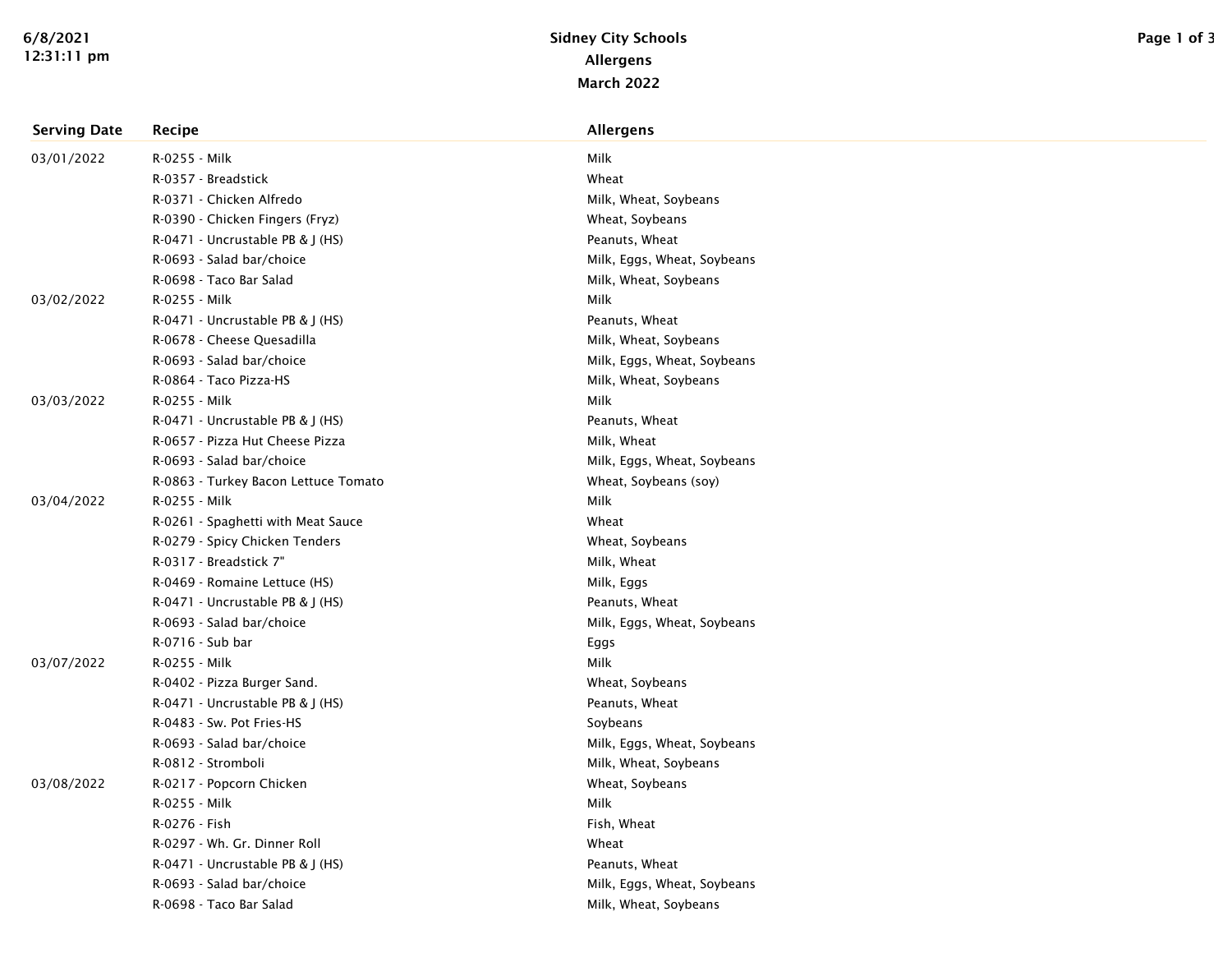| 03/09/2022 | R-0255 - Milk                            | Milk                          |  |
|------------|------------------------------------------|-------------------------------|--|
|            | $R-0471$ - Uncrustable PB & J (HS)       | Peanuts, Wheat                |  |
|            | R-0693 - Salad bar/choice                | Milk, Eggs, Wheat, Soybeans   |  |
|            | R-0767 - General Tso's Chicken           | Milk, Eggs, Wheat, Soybeans   |  |
|            | R-0865 - Tangerine Chicken               | Eggs, Wheat, Soybeans         |  |
| 03/10/2022 | R-0255 - Milk                            | Milk                          |  |
|            | R-0459 - Ham and cheese wrap             | Milk, Wheat                   |  |
|            | R-0468 - Tossed Salad (HS)               | Milk, Eggs                    |  |
|            | R-0471 - Uncrustable PB & J (HS)         | Peanuts, Wheat                |  |
|            | R-0656 - Pizza Hut Pep Pizza             | Milk, Wheat                   |  |
|            | R-0693 - Salad bar/choice                | Milk, Eggs, Wheat, Soybeans   |  |
| 03/11/2022 | R-0213 - Walking Taco                    | Milk, Soybeans (soy)          |  |
|            | R-0255 - Milk                            | Milk                          |  |
|            | R-0283 - Br. Chicken Patty Sand. (HS)    | Wheat, Soybeans               |  |
|            | R-0471 - Uncrustable PB & J (HS)         | Peanuts, Wheat                |  |
|            | R-0693 - Salad bar/choice                | Milk, Eggs, Wheat, Soybeans   |  |
|            | R-0716 - Sub bar                         | Eggs                          |  |
| 03/14/2022 | R-0255 - Milk                            | Milk                          |  |
|            | R-0283 - Br. Chicken Patty Sand. (HS)    | Wheat, Soybeans               |  |
|            | R-0287 - Sausage, Egg, & Cheese Sandwich | Milk, Eggs, Wheat             |  |
|            | R-0471 - Uncrustable PB & J (HS)         | Peanuts, Wheat                |  |
|            | R-0693 - Salad bar/choice                | Milk, Eggs, Wheat, Soybeans   |  |
| 03/15/2022 | R-0236 - Chicken Tenders                 | Wheat, Soybeans               |  |
|            | R-0255 - Milk                            | Milk                          |  |
|            | R-0319 - Chix & Ch Quesadilla            | Milk, Wheat, Soybeans (soy)   |  |
|            | R-0446 - HS breadstick                   | Wheat                         |  |
|            | R-0471 - Uncrustable PB & J (HS)         | Peanuts, Wheat                |  |
|            | R-0693 - Salad bar/choice                | Milk, Eggs, Wheat, Soybeans   |  |
|            | R-0698 - Taco Bar Salad                  | Milk, Wheat, Soybeans         |  |
| 03/16/2022 | R-0255 - Milk                            | Milk                          |  |
|            | R-0364 - Foot Long Hot Dog               | Wheat                         |  |
|            | R-0471 - Uncrustable PB & J (HS)         | Peanuts, Wheat                |  |
|            | R-0693 - Salad bar/choice                | Milk, Eggs, Wheat, Soybeans   |  |
|            | R-0867 - Italian Sub-HS                  | Wheat                         |  |
| 03/17/2022 | R-0255 - Milk                            | Milk                          |  |
|            | R-0451 - Taco Pizza Triangles            | Milk, Wheat, Soybeans         |  |
|            | R-0469 - Romaine Lettuce (HS)            | Milk, Eggs                    |  |
|            | R-0471 - Uncrustable PB & J (HS)         | Peanuts, Wheat                |  |
|            | R-0657 - Pizza Hut Cheese Pizza          | Milk, Wheat                   |  |
|            | R-0693 - Salad bar/choice                | Milk, Eggs, Wheat, Soybeans   |  |
| 03/18/2022 | R-0200 - Chicken & Noodles               | Milk (Dairy), Wheat, Soybeans |  |
|            | R-0255 - Milk                            | Milk                          |  |
|            | R-0270 - Salisbury Steak                 | Milk, Wheat, Soybeans (soy)   |  |
|            | R-0297 - Wh. Gr. Dinner Roll             | Wheat                         |  |
|            | R-0471 - Uncrustable PB & J (HS)         | Peanuts, Wheat                |  |